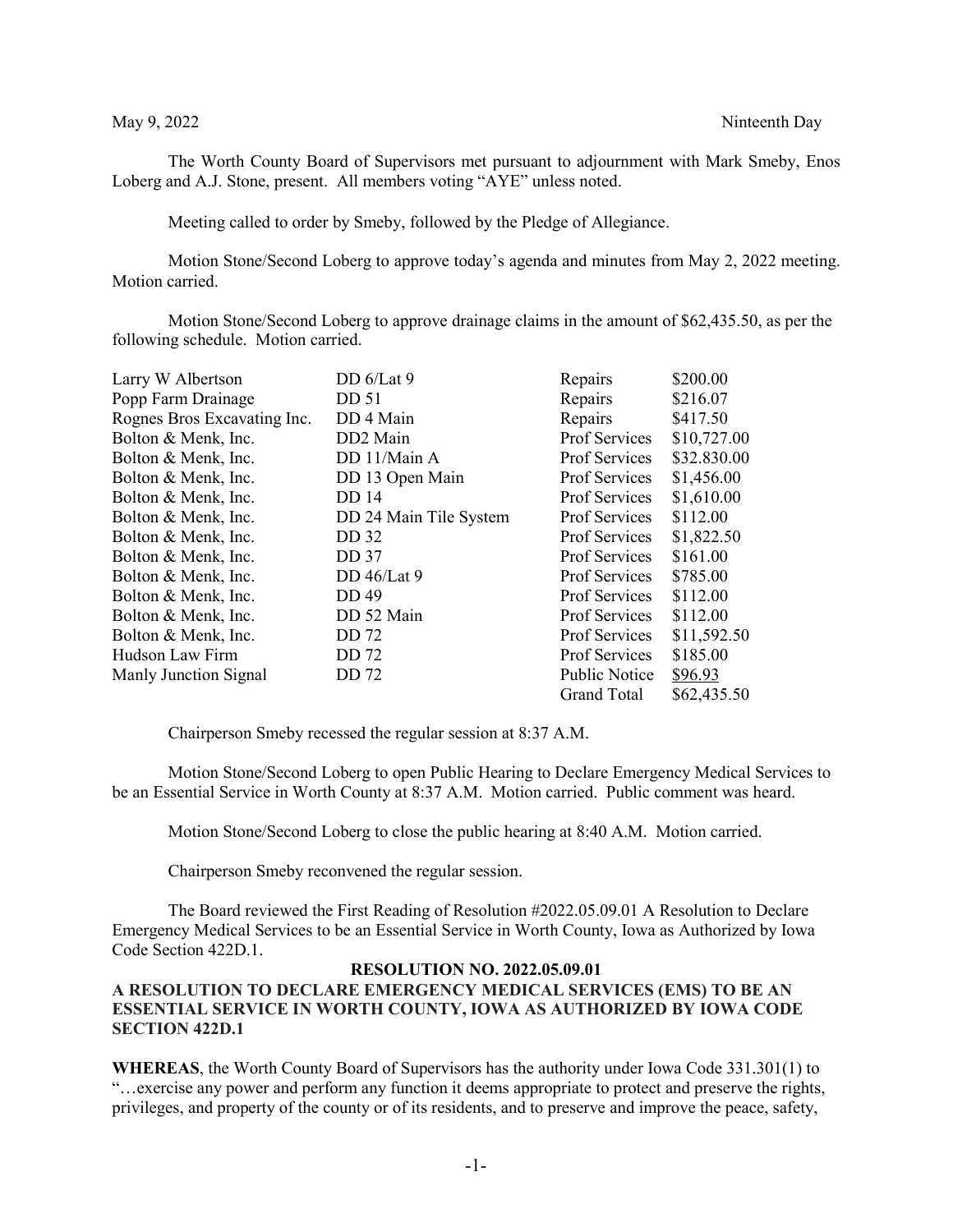health, welfare, comfort, and convenience of its residents"; and

**WHEREAS,** Worth County supports EMS to its residents and seeks to provide Emergency Medical Services to all its citizens and visitors; and

**WHEREAS,** ensuring efficient and effective EMS coverage is essential for maintaining the health and welfare of its residents; and

**WHEREAS,** the Worth County Board of Supervisors recognizes the importance of maintaining and advancing the level of care, capability, and coverage of Emergency Medical Services (EMS) in Worth County; and

**WHEREAS,** on June 9, 2021, Iowa Senate File 615 was signed into law by Governor Reynolds, amending Iowa Code Section 422D.1, giving Iowa Counties the ability to declare EMS an essential service for their respective county, thereby making it possible for counties to propose additional funding sources for EMS to the county's voters at an election.

**WHEREAS,** Worth County Board of Supervisors, on February 28, 2022, directed that notice of the first meeting to consider this resolution be made and any other actions be taken as necessary to proceed with the process under Iowa Code Section 422D.1 to declare EMS to be an essential county service.

**NOW, THEREFORE, BE IT RESOLVED** by the Worth County Board of Supervisors, that: Emergency Medical Services (EMS) is hereby declared an essential service in and for Worth County, Iowa, and the Worth County Board of Supervisors will exercise the necessary power and functions appropriate to preserve the health, safety, and welfare of Worth County residents and provide for an effective and efficient Worth County Emergency Medical Services (EMS) System that allows for quality care for the persons living, working or traveling in Worth County, Iowa. Exercising said necessary power and function includes, but is not limited to, the establishment of a Worth County emergency medical services advisory council and the proposition of a local option income surtax and/or ad valorem property tax to fund EMS to be voted upon by Worth County voters.

**NOW, BE IT FURTHER RESOLVED**, that adoption of this resolution will allow 1) For an election to be offered for voter approval of an ad valorem property tax not to exceed seventy-five cents per one thousand dollars of assessed value for EMS and 2) The creation of a county emergency medical services system advisory council to assist in researching / assessing the service needs of the county and guide implementation of the same under Iowa Code Section 422D.1.

**NOW, BE IT FURTHER RESOLVED,** if a proposition to fund EMS through either a local option surtax or ad valorem property tax, or some combination thereof, fails to receive a favorable vote by at least sixty percent of those voting on the question, this resolution shall be deemed null and void.

1<sup>st</sup> Reading Date: May 9 2<sup>nd</sup> Reading Date: 3<sup>rd</sup> Reading and Approval Date:

Upon Roll Call, the vote thereon was as follows: AYES: NAYS: N/A ABSTAIN: N/A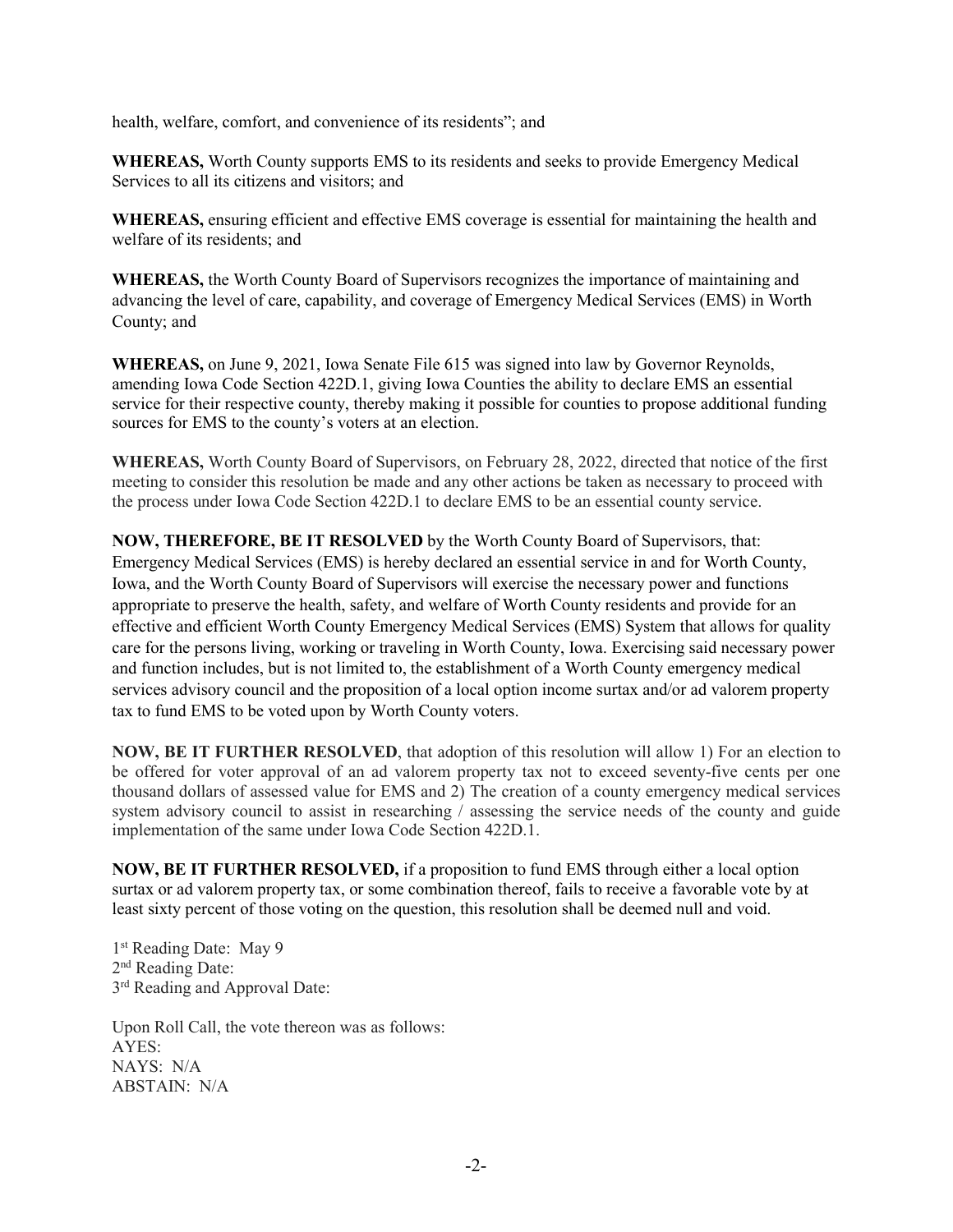HEREBY RESOLVED by the Board of Supervisors for Worth County, Iowa, on this 9th day of May 2022.

Mark Smeby Chair, Board of Supervisors

Attest: Jacki A. Backhaus, County Auditor

Motion Stone/Second Loberg to set a date and time for a second public hearing to consider a Resolution to Declare Emergency Medical Services to be an Essential Service in Worth County, Iowa on May 16 at 8:30 A.M. Motion carried.

Motion Loberg/Second Stone to approve a claim for DD #11 Main F to load & haul cornstalks from the upper end of the Drainage Ditch. Motion carried.

 Motion Stone/Second Loberg to approve claims in the amount of \$155,925.42, as per the following schedule. Motion carried.

| A & I Auto Body Inc               | Service-Eng        | 2,463.64  |
|-----------------------------------|--------------------|-----------|
| A.H. Hermel Vending & Foodservice | Supplies-Shf       | 535.82    |
| <b>Aaron Stevens</b>              | Safety-Eng         | 150.00    |
| Advanced Drainage Sys Inc         | Supplies-Eng       | 188.79    |
| <b>Amazon Capital Services</b>    | Supplies           | 878.53    |
| Aramark                           | Service-Eng        | 92.83     |
| At&T Mobility                     | Service-Shf        | 1,757.44  |
| <b>Bcn</b> Telecom                | Service-Gsr        | 92.21     |
| Carquest Auto Parts Inc           | Supplies-Eng       | 944.07    |
| Central Ia Detention              | Service-Juj        | 12.08     |
| Central Ia Distributing Inc       | Supplies-Con       | 4,615.00  |
| City Of Fertile                   | Rutf-Eng           | 2,145.44  |
| City Of Grafton                   | Rutf-Eng           | 1,282.38  |
| City Of Hanlontown                | Rutf-Eng           | 554.39    |
| City Of Joice                     | Rutf-Eng           | 1,464.65  |
| City Of Kensett                   | Rutf-Eng           | 743.39    |
| City Of Northwood                 | Service-Gsr        | 738.27    |
| <b>Compass Minerals</b>           | Rock-Eng           | 62,747.42 |
| Culligan Of Mason City            | Service-Gsr        | 72.60     |
| Greve Law Office                  | Rent & Payroll-Aty | 6,236.08  |
| Grp & Associates Inc              | Service-Shf        | 170.00    |
| Heartland Business Systems, Llc   | Supplies-Dap       | 16,548.03 |
| <b>Heartland Power Coop</b>       | Service-Wwt        | 3,308.24  |
| Hotsy Equipment                   | Service-Shf        | 239.11    |
| Huber Supply Co Inc               | Supplies-Eng       | 229.26    |
| Ia County Recorders Assn          | Dues-Rec           | 200.00    |
| Icap                              | Reimb-Ins          | 500.00    |
| <b>Iscta</b>                      | Edu-Trs            | 150.00    |